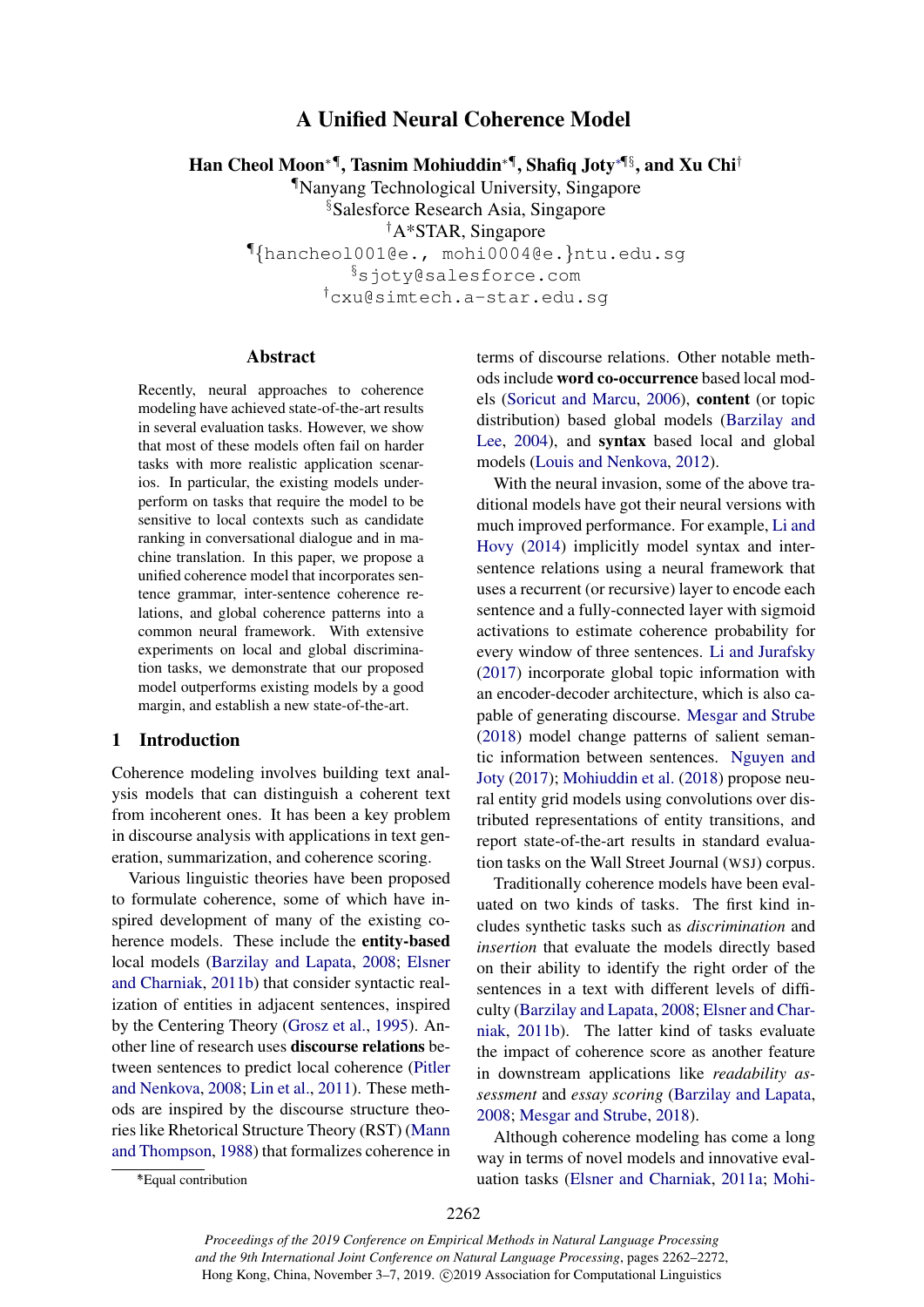[uddin et al.,](#page-10-4) [2018\)](#page-10-4), it is far from being solved. As we show later, state-of-the-art models often fail on harder tasks like *local discrimination* and *insertion* that ask the model to evaluate a local context (*e.g.,* a 3-sentence window). This task has direct applications in utterance ranking [\(Lowe et al.,](#page-9-8)  $2015$  $2015$  $2015$ ) or bot detection<sup>1</sup> in dialogue, and for sentence ordering in summarization.

According to [Grosz and Sidner](#page-9-9) [\(1986\)](#page-9-9), three factors *collectively* contribute to discourse coherence: (*a*) the organization of discourse segments, (*b*) intention or purpose of the discourse, and (*c*) attention or focused items. The entitybased approaches capture attentional structure, the syntax-based approaches consider intention, and the organizational structure is largely captured by models that consider discourse relations and content (topic) distribution. Although methods like [\(Elsner et al.,](#page-9-10) [2007;](#page-9-10) [Li and Jurafsky,](#page-9-6) [2017\)](#page-9-6) attempt to combine these aspects of coherence, to our knowledge, no methods consider all the three aspects together in a single framework.

In this paper, we propose a unified neural model that incorporates sentence grammar (intentional structure), discourse relations, attention and topic structures in a single framework. We use an LSTM sentence encoder with explicit language model loss to capture the syntax. Intersentence discourse relations are modeled with a bilinear layer, and a lightweight convolution-pooling is used to capture the attention and topic structures. We evaluate our models on both local and global discrimination tasks on the benchmark dataset. Our results show that our approach outperforms existing methods by a wide margin in both tasks. We have released our code at [https://ntunlpsg.github.io/project/coherence/n](https://ntunlpsg.github.io/project/coherence/n-coh-emnlp19/)[coh-emnlp19/](https://ntunlpsg.github.io/project/coherence/n-coh-emnlp19/) for research purposes.

# 2 Related Works

Inspired by various linguistic theories of discourse, many coherence models have been proposed. In this section, we give a brief overview of the existing coherence models.

Motivated by the Centering Theory [\(Grosz](#page-9-1) [et al.,](#page-9-1) [1995\)](#page-9-1), [Barzilay and Lapata](#page-8-2) [\(2005,](#page-8-2) [2008\)](#page-8-0) proposed the entity-based local model for representing and assessing text coherence, which showed significant improvements in two out of three evaluation tasks. Their model represents a text by a two-dimensional array called *entity grid* that captures local transitions of discourse entities across sentences as the deciding patterns for assessing coherence. They consider the *salience* of the entities to distinguish between transitions of important entities from unimportant ones, by measuring the occurrence frequency of the entities.

Subsequent studies extended the basic entity grid model. By including non-head nouns as entities in the grid, [Elsner and Charniak](#page-9-0) [\(2011b\)](#page-9-0) gained significant improvements. They incorporate entity-specific features like named entity, noun class, and modifiers to distinguish between entities of different types, which led to further improvements. Instead of using the transitions of grammatical roles, [Lin et al.](#page-9-2) [\(2011\)](#page-9-2) model the transitions of discourse roles for entities. [Feng](#page-9-11) [and Hirst](#page-9-11) [\(2012\)](#page-9-11) used the basic entity grid, but improved its learning to rank scheme. Their model learns not only from the original document and its permutations but also from ranking preferences among the permutations themselves.

[Guinaudeau and Strube](#page-9-12) [\(2013\)](#page-9-12) proposed a graph-based unsupervised method for modeling text coherence. Assuming the sentences in a coherent discourse should share the same structural syntactic patterns, [Louis and Nenkova](#page-9-4) [\(2012\)](#page-9-4) introduced a coherence model based on syntactic patterns in text. Their proposed method comprises of local and global coherence model, where the former one captures the co-occurrence of structural features in adjacent sentences and the latter one captures the global structure based on clusters of sentences with similar syntax.

Our model also considers syntactic patterns through a biLSTM sentence encoder that is trained on an explicit language modeling loss. Compared to the entity grid and the syntax-based models, our model does not require any syntactic parser.

With the *neural tsunami*, some of the above traditional models have got their neural versions with better performance. [Li and Hovy](#page-9-5) [\(2014\)](#page-9-5) proposed a neural framework to compute the coherence score of a document by estimating coherence probability for every window of three sentences. [Li and Jurafsky](#page-9-6) [\(2017\)](#page-9-6) proposed two *encoder-decoder* models, where the first model incorporates global discourse information (e.g., topics) by feeding the output of a sentence-level HMM-LDA model [\(Gruber et al.,](#page-9-13) [2007\)](#page-9-13) and the second model is trained end-to-end with varia-

<span id="page-1-0"></span><sup>1</sup> http://workshop.colips.org/wochat/data/index.html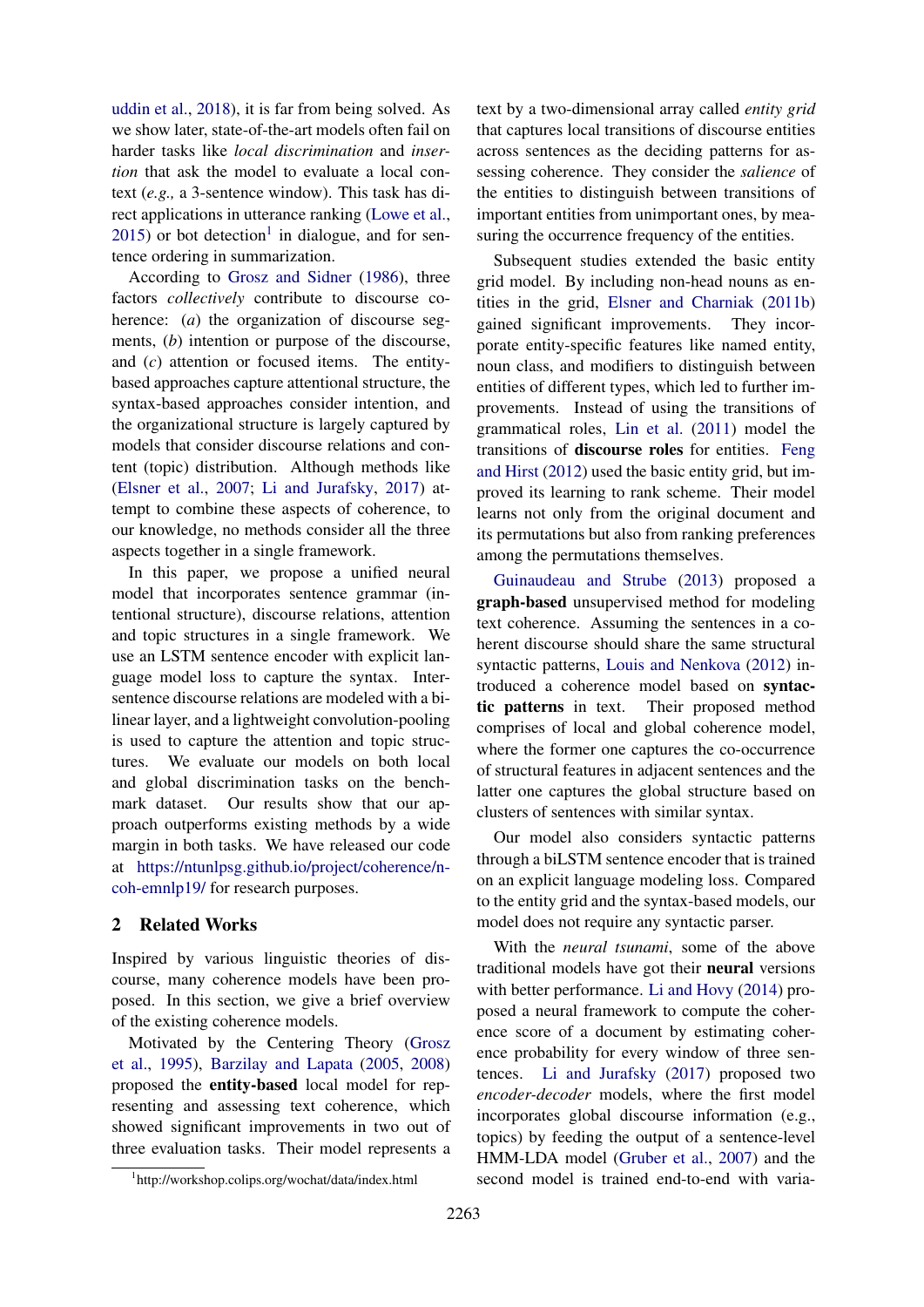tional inference. Our proposed model also models inter-sentence relations and global coherence patterns. We use a bi-linear layer to model relations between two consecutive sentences exclusively. Also, our global model implements a lightweight convolution that requires much less parameters, which gives better generalization. Moreover, we train the whole network end-to-end with a window-based adaptive pairwise ranking loss.

[Nguyen and Joty](#page-10-3) [\(2017\)](#page-10-3) proposed a neural version of the entity grid model where they first transform the grammatical roles in a grid into their distributed representations. Then they employ a convolution operation over it to model entity transitions in the distributed space. Finally, they compute the coherence score from the convoluted features by a spatial max-pooling operation. The model is trained with a document-level (global) pairwise ranking loss. [Mohiuddin et al.](#page-10-4) [\(2018\)](#page-10-4) improve the neural entity grid model by *lexicalizing* its entity transitions They use *off-the-shelf* word embeddings to achieve better generalization with the lexicalized model. As we will demonstrate, because of the spatial-pooling operation, entity-based neural models are not sensitive to mismatch of local patterns in a document limiting their applicability to tasks that require local discrimination. Another crucial limitation of employing a document-level pairwise ranking loss is that the loss from the document-level permutation for a negative document may penalize the convolution kernel weights even if the local permutation matches that of the positive document. In contrast, we apply a window-level (local) adaptive pairwise ranking loss that gets activated only if the corresponding windows of the positive and negative documents differ. This way our model is sensitive to local patterns without penalizing the weights unfairly. We capture global patterns using a separate light-weight convolution module.

# 3 Proposed Model

Let  $D = (\mathbf{s}_1, \dots, \mathbf{s}_n)$  be a document consisting of  $n$  sentences. Our goal is to assess its coherence score. Figure [1](#page-3-0) provides an overview of our proposed unified coherence model. It has four components in a Siamese architecture [\(Bromley et al.,](#page-8-3) [1993\)](#page-8-3): (*i*) a sentence encoder (§[3.1\)](#page-2-0), (*ii*) a local coherence model (§[3.2\)](#page-3-1), (*iii*) a global coherence model (§[3.3\)](#page-3-2), and (*iv*) a coherence scoring layer  $(\S$ [3.4\)](#page-4-0). For encoding a sentence, we first map each

word of the sentence to its corresponding vector representation. We then use a bidirectional LSTM sentence encoder with explicit language model loss to capture the sentence grammar. Given the sentence representations, the local and global coherence model extract the respective coherence features. The local coherence model implements a bilinear layer to model inter-sentence discourse relations. This layer captures the local contexts of the document. To capture the attention (entity distribution) and topic structures, i.e., the global coherence of the document, our global coherence model uses a *light-weight convolution* [\(Wu et al.,](#page-10-5) [2019\)](#page-10-5) with average pooling. The coherence scoring is a linear layer that evaluates the coherence from the extracted features. The whole architecture is trained *end-to-end* with a pairwise ranking loss. In the following, we elaborate on different components of our proposed model.

#### <span id="page-2-0"></span>3.1 Modeling Intention

A discourse has a purpose such as describing an event, explaining some results, evaluating a product, etc. As such, sentences in the discourse should support the purpose as a whole. The syntactic structure of the sentence can be used to model the intent structure [\(Louis and Nenkova,](#page-9-4) [2012\)](#page-9-4). We use a bidirectional long short-term memory or bi-LSTM [\(Hochreiter and Schmidhuber,](#page-9-14) [1997\)](#page-9-14) to encode each sentence into a vector representation while modeling its compositional structure.

For an input sentence  $s_i = (w_1, \dots, w_m)$  of length  $m$ , we first map each word  $w_t$  to its corresponding vector representation  $e_t \in \mathbb{R}^d$ , where  $d$  is the dimension of the word embedding. The LSTM recurrent layer then computes a compositional representation  $\mathbf{h}_t \in \mathbb{R}^p$  at every time step t by performing nonlinear transformations of the current time step word vector representation  $e_t$ and the output of the previous time step  $h_{t-1}$ , where  $p$  is the number of features in the LSTM hidden state. The output of the last time step  $h_m$  is considered as the representation of the sentence. A bi-LSTM processes a given sentence  $s_i$  in two directions: from *left-to-right* and *right-to-left*, yielding a representation  $\mathbf{h}_i = [\overrightarrow{\mathbf{h}_m}; \overleftarrow{\mathbf{h}_m}] \in \mathbb{R}^{2p}$ , where ';' denotes concatenation.

We train our sentence encoder with an explicit language model loss. A bidirectional language model combines a forward and a backward language model (LM). Similar to [Peters et al.](#page-10-6) [\(2018\)](#page-10-6),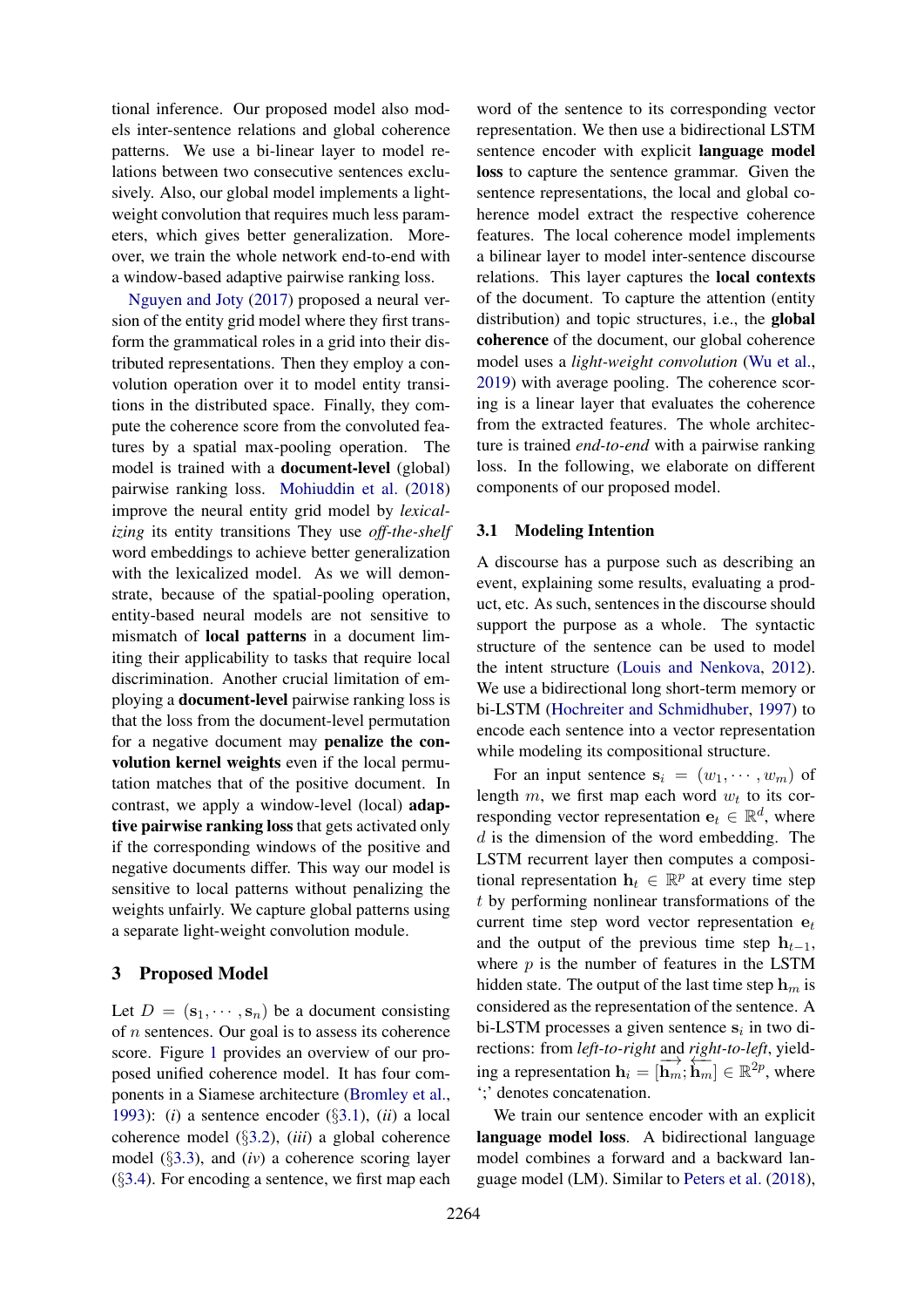<span id="page-3-0"></span>

Figure 1: An overview of the proposed coherence model (best viewed in color). The superscript " above output of each component denotes negative outputs and the red shade represents incoherent portions in the document. Note that all network parameters and components are shared regardless of the input documents.

we jointly minimize the *negative log-likelihood* of the forward and backward directions:

$$
\mathcal{L}_{lm} = -\sum_{j=1}^{m} \Biggl( \log p(w_j | w_1, \cdots, w_{j-1}; \theta, \overrightarrow{\theta}_{lstm}) + \\ \log p(w_j | w_{j+1}, \cdots, w_m; \theta, \overleftarrow{\theta}_{lstm}) \Biggr) (1)
$$

where  $\overrightarrow{\theta}_{lstm}$  and  $\overleftarrow{\theta}_{lstm}$  are the parameters of the forward and backward LSTMs, and  $\theta$  denote the rest of the parameters which are shared.

### <span id="page-3-1"></span>3.2 Modeling Inter-Sentence Relation

Discourse relations between sentences reflect the organizational structure of a discourse that can be used to evaluate the coherence of a text [\(Lin](#page-9-2) [et al.,](#page-9-2) [2011;](#page-9-2) [Li and Hovy,](#page-9-5) [2014\)](#page-9-5). To model intersentence discourse relations, we use a bilinear model. Our bi-LSTM sentence encoder gives a representation  $h_i \in \mathbb{R}^{2p}$  for each sentence  $s_i$  in the document. We feed the representations of every two consecutive sentences  $(h_i, h_{i+1})$  to this layer, which applies a bilinear transformation as:

$$
\mathbf{v}_i = \mathbf{h}_i^T \mathbf{W}_b \mathbf{h}_{i+1} + \mathbf{b}
$$
 (2)

where  $\mathbf{W}_b \in \mathbb{R}^{q \times 2p \times 2p}$  is a learnable tensor, and  $\mathbf{b} \in \mathbb{R}^q$  is a learnable bias vector. Here q is the number of output features (i.e.,  $v_i \in \mathbb{R}^q$ ).

# <span id="page-3-2"></span>3.3 Modeling Global Coherence Patterns

The model proposed so far captures only local information. However, global discourse phenomena like entity or topic distributions are also important for coherence evaluation [\(Barzilay and Lee,](#page-8-1) [2004;](#page-8-1) [Elsner et al.,](#page-9-10) [2007;](#page-9-10) [Louis and Nenkova,](#page-9-4) [2012\)](#page-9-4). Global coherence is modeled in our architecture by a *convolution-pooling* mechanism.

As shown in the Figure [1,](#page-3-0) our global coherence sub-module takes the representations  $H =$  $(h_1, \dots, h_n)$  of all the sentences in a document generated by the bi-LSTM encoder. The module uses six convolution layers with residual connections, followed by an average pooling layer. Instead of using regular convolutions, we use *lightweight convolution* [\(Wu et al.,](#page-10-5) [2019\)](#page-10-5), which is built upon *depth-wise* convolution [\(Chollet,](#page-9-15) [2016\)](#page-9-15). Depth-wise convolutions perform a convolution independently over every input channel which significantly reduces the number of parameters as shown in Figure [2.](#page-4-1) For a given input  $\mathbf{H} \in \mathbb{R}^{n \times d}$ , the output  $\mathbf{O} \in \mathbb{R}^{n \times d}$  of the depth-wise convolution with convolution weight  $\mathbf{W} \in \mathbb{R}^{d \times k}$  with kernel size  $k$  for element  $i$  and output dimension  $c$ can be written as:

$$
\mathbf{O}_{i,c} = \text{Dcon}(\mathbf{H}, \mathbf{W}_{c,:}, i, c)
$$

$$
= \sum_{j=1}^{k} \mathbf{W}_{c,j} \mathbf{H}_{(i+j-\lceil \frac{k+1}{2} \rceil), c} \tag{3}
$$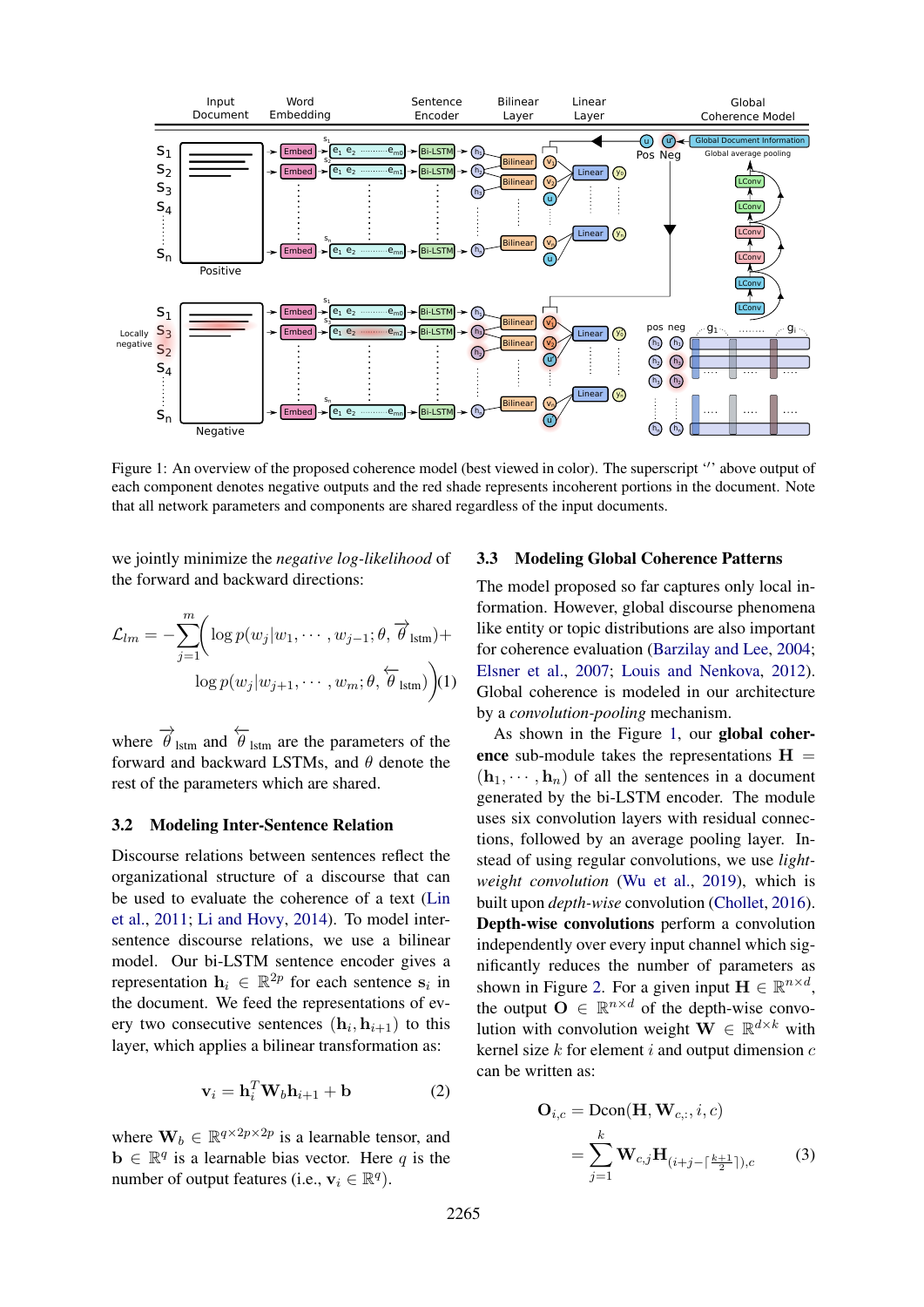<span id="page-4-1"></span>

Figure 2: Depth-wise convolution for kernel size  $k = 3$ . The convolutions are done over the input dimensions.

Compared to the regular convolutions,depth-wise convolutions reduces the number of parameters from  $d^2k$  to  $dk$  (note that  $d = 2p$  in our case).

Light-weight Convolutions make the depth-wise convolution even simpler by sharing groups of output channels and normalizing weights across the temporal dimension using a softmax. It has a fixed context window which determines the importance of context elements with a set of weights that do not change over time steps. For the  $i$ -th element in the sequence and output channel c, *light-weight convolution* computes:

$$
Lcon(\mathbf{H}, \mathbf{W}_{g,:}, i, c)
$$
  
=  $Dom(\mathbf{H}, softmax(\mathbf{W}_{g,:}), i, c)$  (4)

where  $g = \frac{cG}{d}$  $\frac{dG}{d}$  with G being the number of groups. The number of parameters with lightweight convolutions reduces to  $H.k$ . [Wu et al.](#page-10-5) [\(2019\)](#page-10-5) show that models equipped with lightweight convolution exhibit better generalization compared to regular convolutions. It is indeed crucial in our case since we use convolutions to model a document, with large kernel size it would be difficult to learn from small datasets compared to (sentence-level) machine translation datasets.

The light-weight convolution layers generate  $d$ feature maps  $f^i \in \mathbb{R}^n, i = 1, ..., d$  for each input document by the convolutional operation over an input dimension across all the sentences in a document. Subsequently, global average pooling is performed over the extracted feature maps to achieve a global view of the input document. The achieved global feature  $\mathbf{u} \in \mathbb{R}^d$  can be expressed as follows:

$$
\mathbf{u} = \frac{1}{n} [\mathbf{1} \cdot \mathbf{f}^1, ..., \mathbf{1} \cdot \mathbf{f}^d]
$$
 (5)

where  $1 \in \mathbb{R}^n$  is the vector of ones and n is the number of sentences in an input document. The

global document level features u are then concatenated with the local features of each consecutive sentence pair  $(v_i; v_{i+1})$  in the document, i.e., the output of the bilinear layer (see Figure [1\)](#page-3-0).

$$
\mathbf{z}_i = [\mathbf{v}_i; \mathbf{v}_{i+1}; \mathbf{u}] \tag{6}
$$

where  $z_i \in \mathbb{R}^{2q+2p}$  and ';' denotes concatenation.

# <span id="page-4-0"></span>3.4 Coherence Scoring

We then feed the concatenated global and local features  $z_i$  to the final linear layer of our model to compute the coherence score  $y_i \in \mathbb{R}^n$  for each local window.

$$
y_i = \mathbf{z}_i^T \mathbf{w}_l + b_l \tag{7}
$$

where  $w_l$  is weight vector and  $b_l$  is a bias. The final decision on documents is made by summing up all local scores of documents and compares the summed scores.

## 3.5 Overall Objective and Training Details

Our model assigns a coherence score  $y_i$  to every possible local window  $D^{\ell}$  in the document D, where  $\ell$  is the *local window* index. During implementation, the input document is *padded*, so that the number of possible local window is the same as the number of sentences  $(n)$  in the document  $D$ .

Let  $y = \Omega(D|\Theta)$  define our model that produces the coherence scores  $y = (y_1, \ldots, y_n)$  for an input document  $D$ , with  $\Theta$  being the parameters. We use a *window-level pairwise ranking approach* [\(Collobert et al.,](#page-9-16) [2011\)](#page-9-16) to learn Θ.

Our training set contains *ordered* pairs of documents  $(D_{\text{pos}}, D_{\text{neg}})$ , where document  $D_{\text{pos}}$  exhibits a higher degree of coherence than document  $D_{\text{neg}}$ . See Section [4](#page-5-0) for details about the dataset. We seek to learn  $\Theta$  that assigns higher coherence scores to  $D_{\text{pos}}$  than to  $D_{\text{neg}}$ . We observed that the naive pairwise ranking loss that uses a fixed margin unfairly penalizes the locally positive sentences during training. In other words, the loss should be active only for local windows that differ in  $D_{\text{pos}}$  and  $D_{\text{neg}}$ . To address this, we propose to use an adaptive pairwise ranking loss  $\mathcal{L}_{\Theta}$  defined as follows.

$$
\mathcal{L}_{\Theta} = \frac{1}{n} \sum_{\ell=1}^{n} \max \left\{ 0, \phi(D_{\text{pos}}^{\ell}, D_{\text{neg}}^{\ell}) - \frac{\Omega(D_{\text{pos}}^{\ell}|\Theta) + \Omega(D_{\text{neg}}^{\ell}|\Theta)}{2}
$$
 (8)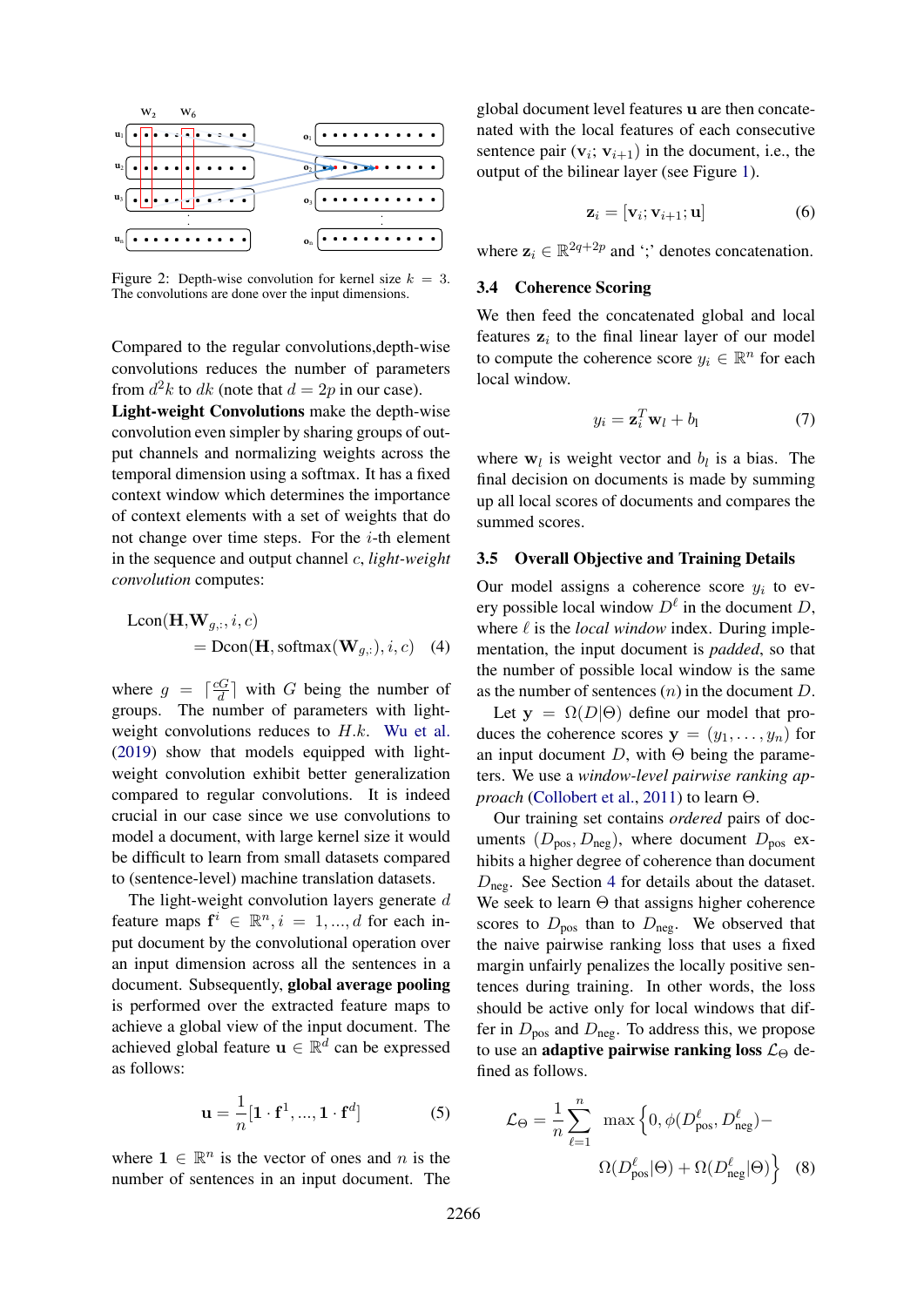where  $\phi(D_{\text{pos}}^{\ell}, D_{\text{neg}}^{\ell})$  is an adaptive margin given by

$$
\phi(D_{\text{pos}}^{\ell}, D_{\text{neg}}^{\ell}) = \begin{cases} 0 & \text{if } D_{\text{pos}}^{\ell} = D_{\text{neg}}^{\ell} \\ \tau & \text{otherwise} \end{cases}
$$

where  $\tau$  is a margin constant.

Our total loss,  $\mathcal{L}_{\Theta} = \mathcal{L}_{\Theta} + \mathcal{L}_{lm}$ .

Note that our model shares all the layers and components, i.e.,  $\Theta$  to obtain  $\Omega(D_{\text{pos}}|\Theta)$  and  $\Omega(D_{\text{neg}}|\Theta)$  from a pair of document  $(D_{\text{pos}}, D_{\text{neg}})$ . Therefore, once trained, it can be used to score any input document independently.

# <span id="page-5-0"></span>4 Evaluation Tasks and Datasets

For comparison purposes with previous work, we evaluate our models on the standard "global" discrimination task [\(Barzilay and Lapata,](#page-8-0) [2008\)](#page-8-0), where a document is compared to a *random permutation* of its sentences, which is considered to be incoherent. We also evaluate on an *inverse discrimination* task [\(Mohiuddin et al.,](#page-10-4) [2018\)](#page-10-4), where the sentences of the original document are placed in the reverse order to create the incoherent document. Similar to them, we do not train our models explicitly on this task, rather we use the trained model from the standard discrimination task. In addition and more importantly, we evaluate the models on a more challenging "local" discrimination task, where two documents differ only in a local context (*e.g.,* a 3-sentence window), as shown with an example in Figure [3.](#page-6-0)

Dataset for Global Discrimination. We follow the same experimental setting of the WSJ news dataset as used in previous works [\(Mohiuddin](#page-10-4) [et al.,](#page-10-4) [2018;](#page-10-4) [Nguyen and Joty,](#page-10-3) [2017;](#page-10-3) [Elsner and](#page-9-0) [Charniak,](#page-9-0) [2011b;](#page-9-0) [Feng et al.,](#page-9-17) [2014\)](#page-9-17). Similar to them, we use 20 random permutations of each document for both training and testing, and exclude permutations that match the original one. Table [1](#page-5-1) summarizes the data sets used in global discrimination task. We randomly selected 10% of the training set for development purposes.

Dataset for Local Discrimination. We use the same WSJ articles used in the global discrimination task (Table [1\)](#page-5-1) to create our local discrimination datasets. Sentences inside a local window of size 3 are re-ordered to form a locally incoherent text. Only articles with more than 10 sentences are included in our dataset. This gives 748 documents for training and 618 for testing.

<span id="page-5-1"></span>

|      | Sections   $# \cdot$ Doc.   $# \cdot$ Pairs |                  |                  |
|------|---------------------------------------------|------------------|------------------|
|      | Train $\vert$ 00-13                         | $1,378$   26,422 |                  |
| Test | $14-24$                                     |                  | $1,053$   20,411 |

Table 1: Statistics of the WSJ news dataset used for "global" discrimination task.

<span id="page-5-2"></span>

| Sections $ $ # Doc. $ $                                                        | # Pairs |  |  |                                                                                                                                      |
|--------------------------------------------------------------------------------|---------|--|--|--------------------------------------------------------------------------------------------------------------------------------------|
|                                                                                |         |  |  | $\begin{array}{ccc} \n\mathcal{D}_{w=1} & \mathcal{D}_{w=2} & \mathcal{D}_{w=3} & \mathcal{D}_{w=1,2,3}\n\end{array}$                |
| $\begin{array}{c c}\n\text{Train} & 00-13 \\ \text{Test} & 14-24\n\end{array}$ |         |  |  |                                                                                                                                      |
|                                                                                |         |  |  | $\begin{array}{ c cccc } \hline 748 & 7,890 & 12,280 & 12,440 & 32,610 \\ 618 & 6,568 & 9,936 & 9,906 & 26,410 \\\hline \end{array}$ |

Table 2: Statistics on the WSJ news dataset used for "local" discrimination task. The  $w$  denotes the number of permuted local windows in a document.

We first set  $w$  as the number of local windows that we want to permute in a document. Based on this, we create four datasets for our local discrimination task:  $\mathcal{D}_{w=1}$ ,  $\mathcal{D}_{w=2}$ ,  $\mathcal{D}_{w=3}$  and  $\mathcal{D}_{w=1,2,3}$ .  $\mathcal{D}_{w=1}$  contains the documents, where only one randomly selected window is permuted. Similarly,  $\mathcal{D}_{w=2}$  contains the documents, where two randomly selected windows are permuted.  $\mathcal{D}_{w=3}$ is similarly created for 3 windows.  $\mathcal{D}_{w=1,2,3}$  denotes the concatenated datasets. The number of negative documents for each article was restricted not to exceed 20 samples. Additionally, we exclude the cases of the overlap between windows. In other words, the sentences are allowed to be permuted only inside their respective window.

We randomly select 10% of the training set for development purposes. Table [2](#page-5-2) summarizes the datasets. Consequently, the training and the test dataset for  $\mathcal{D}_{w=1,2,3}$  consists of 32,610 and 26,410 pairs, respectively.

# 5 Experiments

This section presents details of our experiment procedures and results.

#### 5.1 Models Compared

We compare our proposed unified coherence model with several existing models. Some of the baselines that are not publicly available were reimplemented during experiments, otherwise we conducted experiments with publicly available codes, and the rest of the reported results are from their original papers. In the following sections, we present brief descriptions of the existing models.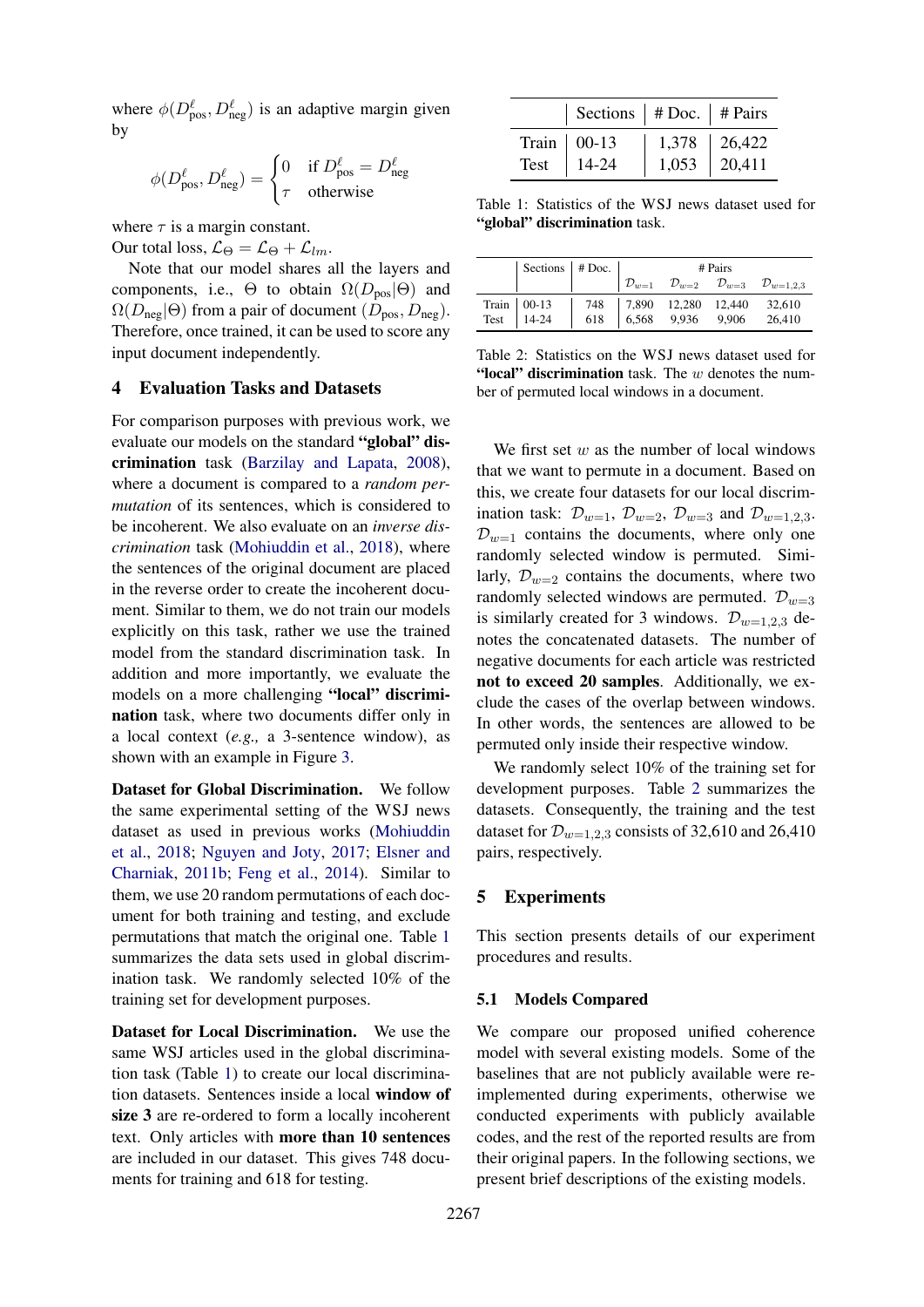- <span id="page-6-0"></span>"The House voted to boost the federal minimum wage for the first time since early 1981 , casting a solid 382-37 vote for a compromise measure backed by President Bush."  $S_0$
- "The vote came after a debate replete with complaints from both proponents and critics of a substantial increase in the wage floor.  $S_1$
- "Advocates said the 90-cent-an-hour rise , to \$ 4.25 an hour by April 1991 , is too small for the working poor , while opponents argued that the increase will still hurt small business and cost many thousands of jobs."  $S<sub>2</sub>$
- "But the legislation reflected a compromise agreed to on Tuesday by President Bush and Democratic leaders in Congress , after congressional Republicans urged the White House to Democratic leaders in Congress,  $\frac{1}{2}$ ,  $\frac{1}{2}$ ,  $\frac{1}{2}$ ,  $\frac{1}{2}$ ,  $\frac{1}{2}$ ,  $\frac{1}{2}$ ,  $\frac{1}{2}$ ,  $\frac{1}{2}$ ,  $\frac{1}{2}$ ,  $\frac{1}{2}$ ,  $\frac{1}{2}$ ,  $\frac{1}{2}$ ,  $\frac{1}{2}$ ,  $\frac{1}{2}$ ,  $\frac{1}{2}$ ,  $\frac{1}{2}$ ,  $\frac{1}{2}$ ,  $\frac$  $S_3$
- "So both sides accepted the compromise, which would lead to the first lifting of the minimum wage since a four way low was aparted in 1977, raising the wage to  $\frac{6}{2}$ ment was enacted in 1977 , raising the wage to \$ 3.35 and four-year law was enacted in 1977 , raising the wage to \$ 3.35 and hour from \$ 2.65." **(a)** Positive document  $S_4$

- "Advocates said the 90-cent-an-hour rise , to \$ 4.25 an hour by April 1991 , is too small for the working poor , while opponents argued that the increase will still hurt small business and cost many thousands of jobs."  $S<sub>2</sub>$
- "The vote came after a debate replete with complaints from both proponents and critics of a substantial increase in the wage floor."  $S_1$
- "The House voted to boost the federal minimum wage for the first time since early 1981 , casting a solid 382-37 vote for a compromise measure backed by President Bush."  $S_0$
- "But the legislation reflected a compromise agreed to on Tuesday by President Bush and Democratic leaders in Congress , after congressional Republicans urged the White House to bend a bit from its previous resistance to compromise."  $S_3$
- "So both sides accepted the compromise , which would lead to the first lifting of the minimum wage since a four-year law was enacted in 1977 , raising the wage to \$ 3.35 an hour from \$ 2.65." **(b)** Negative document  $S_A$

Figure 3: Sample data in the local permutation data set. (a) is the positive document, WSJ0098, and (b) is the negative version of the positive document, which is locally sentence-order permuted.

Distributed Sentence Model (L&H). This is the neural model proposed by [Li and Hovy](#page-9-5) [\(2014\)](#page-9-5). Similar to our local model, it extracts local coherence features for small windows of sentences to compute the coherence score of a document. First, they use a recurrent or a recursive neural network to compute the representation for each sentence in the local window from its words and their pretrained embeddings. Then the concatenated vector is passed through a non-linear hidden layer, and finally the output layer decides if the window of sentences is a coherent text or not. The main differences between our implementation and the implementation referred in their paper are that we used a bi-LSTM (as opposed to simple RNN) for sentence encoding and trained the network with the Adam optimizer (as opposed to AdaGrad).

Grid-all nouns & Extended grid  $(E&C)^2$  $(E&C)^2$ . [El](#page-9-0)[sner and Charniak](#page-9-0) [\(2011b\)](#page-9-0) report significant gains by including all nouns as entities in the original entity grid model as opposed to considering only head nouns. In their extended grid model, they used 9 additional entity-specific features, 4 of which are computed from external corpora.

Neural Grid & Ext. Neural Grid  $(N&J)^3$ . These are the neural versions of the entity grid models as proposed by [\(Tien Nguyen and Joty,](#page-10-7) [2017\)](#page-10-7). They use convolutions over grammatical roles to model entity transitions in the distributed space. In the extended model, they incorporate three entity-specific features.

Lex. Neural Grid  $(M\&J)^4$  $(M\&J)^4$ . [Mohiuddin et al.](#page-10-4) [\(2018\)](#page-10-4) improved the neural grid model by lexicalizing the entity transitions. Experiment results for this model were obtained with the optimal setting described in the original paper.

Global Coherence Model. This is the global coherence model component in our proposed unified model as described in Section [3.3.](#page-3-2) The model extracts document-level features through lightweight convolutions. The extracted features are subsequently averaged along the temporal dimension, which is in turn used in a linear layer for coherence scoring. This model used a kernel size of 5 and each document was padded by the size of 3.

#### 5.2 Settings of Our Model

We held out 10% of the training documents to form a development set (DEV) on which we tune the hyper-parameters of our models. In our experiments, we use both word2vec [\(Mikolov et al.,](#page-10-8) [2013\)](#page-10-8) and ELMo [\(Peters et al.,](#page-10-6) [2018\)](#page-10-6) for the distributed representations of the words. Unlike word2vec, ELMo is capable of capturing both subword information and contextual clues. We implemented our models in PyTorch framework on a Linux machine with a single GTX 1080 Ti GPU.

During training, for optimization we use Adam optimizer [\(Kingma and Ba,](#page-9-18) [2015\)](#page-9-18) with  $L_2$  regularization (0.00001 regularization parameter). We trained the model up to 25 epochs to make the models' performance converge. To search for optimal parameters, we conducted various experiments while varying the hyper-parameters. Precisely, minibatch size in  $\{5, 10, 20, 25\}$ , sentence embedding size in {128, 256}, lightweight convolution kernel size in {3, 5, 7, 9}, bilinear output dimension size in {32, 64} are investigated. We present the optimal hyper-parameter values in the *supplementary document*. The results are reported by averaging over five different runs of the model with different seeds for statistical stability.

<span id="page-6-1"></span><sup>2</sup> <https://bitbucket.org/melsner/browncoherence/src>

<span id="page-6-3"></span><span id="page-6-2"></span><sup>3</sup> [https://github.com/datienguyen/cnn](https://github.com/datienguyen/cnn_coherence) coherence 4 <https://github.com/taasnim/conv-coherence>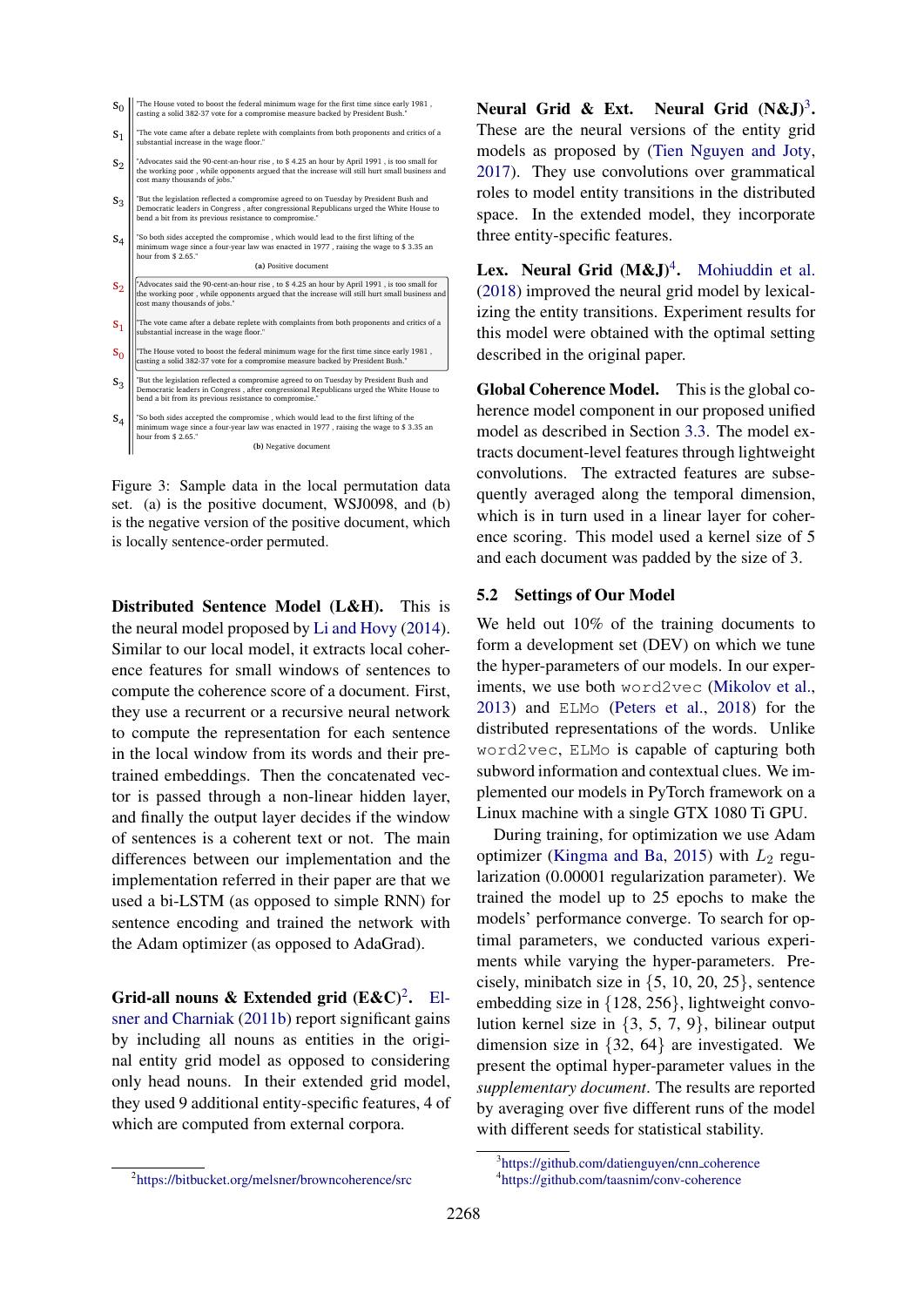<span id="page-7-0"></span>

| Model                   | Emb.     | $\mathcal{D}_{w=1,2,3}$ | $\mathcal{D}_{w=1}$ | $\mathcal{D}_{w=2}$ | $\mathcal{D}_{w=3}$ |
|-------------------------|----------|-------------------------|---------------------|---------------------|---------------------|
| Lex. Neural Grid (M&J)* | word2vec | 60.27                   | 56.11               | 60.23               | 62.23               |
| Lex. Neural Grid (M&J)  | word2vec | 55.01                   | 53.81               | 55.37               | 56.16               |
| Dist. sentence (L&H)    | word2vec | 6.76                    | 4.28                | 6.82                | 9.25                |
| Our Global Model        | word2vec | 57.24                   | 53.35               | 56.58               | 59.67               |
| Our Local Model         | word2vec | 73.23                   | 66.21               | 73.16               | 77.93               |
| Our Local Model         | ET Mo    | 74.12                   | 65.82               | 73.54               | 78.16               |
| Our Full Model          | word2vec | 75.37                   | 67.29               | 75.58               | 80.21               |
| Our Full Model          | ET Mo    | 77.07                   | 64.38               | 76.12               | 81.23               |
|                         |          |                         |                     |                     |                     |

Table 3: Results in accuracy on the Local Discrimination task.  $\star$  is a pre-trained model on the global discrimination task.

## 5.3 Results on Local Discrimination

Table [3](#page-7-0) shows the results in accuracy on the "local" discrimination task. From the table, we see that existing models including our global model perform poorly compared to our proposed local models. They are likely to fail in distinguishing the text segments that are locally coherent and penalize them unfairly. One of the possible explanations of this phenomenon can be found in the nature of the global model. These models (except L&H) are designed to make a decision at a global level, thus they are likely to penalize locally coherent segments of a text. This observation is further bolstered by the performance of our local coherence models, which show higher sensitivity in discriminating locally coherent texts and achieve significantly higher accuracy compared to the baseline models and our global model.

Another aspect to notice here is that the performance of all the models become gradually better with the increase in the number of permutation windows in the dataset. This is not surprising because in the datasets with a lower number of permutation windows, the difference between a positive and a negative document is very subtle. For example, in  $\mathcal{D}_{w=1}$  dataset, positive and negative documents differ only in a small window position. Another interesting observation regarding the entity-grid based neural models is that the model pretrained on the global discrimination task performs better than the ones trained on the specific tasks. From the table, we observe that our full model with ELMo word embeddings achieves the highest accuracies on the datasets  $\mathcal{D}_{w=1,2,3}$ ,  $\mathcal{D}_{w=2}$ , and  $\mathcal{D}_{w=3}$ , while on the  $\mathcal{D}_{w=1}$  dataset, our full model with the pretrained word2vec embeddings performs the best. The reason could be that with more generalized contextual embeddings, our model losses the discrimination capability for small changes in the document.

<span id="page-7-1"></span>

|    | Model                                   | Emb.        | <b>Standard</b> | <b>Inverse</b> |
|----|-----------------------------------------|-------------|-----------------|----------------|
| I  | Dist. sentence $(L&H)$                  | word2vec    | 17.39           | 18.11          |
| Π  | Grid-all nouns (E&C)<br>Ext. Grid (E&C) |             | 81.60<br>84.95  | 75.78<br>80.34 |
| ΠI | Neural Grid (N&J)                       | Random      | 84.36           | 83.94          |
|    | Ext. Neural Grid (N&J)                  | Random      | 85.93           | 83.00          |
| IV | Lex. Neural Grid (M&J)                  | Random      | 87.03           | 86.88          |
|    | Lex. Neural Grid (M&J)(paper)           | word2vec    | 88.56           | 88.23          |
|    | Lex. Neural Grid (M&J)(code)            | word2vec    | 88.51           | 88.13          |
| v  | Our Best Model                          | word2vec    | 90.42           | 95.27          |
|    | Our Best Model                          | <b>ELMo</b> | 93.19           | 96.78          |

Table 4: Results in accuracy on the Global Discrimination task.

# 5.4 Results on Global Discrimination

Table [4](#page-7-1) presents the results in accuracy on the two "global" discrimination tasks – the *Standard* and the *Inverse* order discrimination. The reported results of the entity-grid models are from the original papers. 'Lex. Neural Grid (M&J)(code)' refers to the results achieved by running the code released by [Mohiuddin et al.](#page-10-4) [\(2018\)](#page-10-4) on our machine.

From the table, we see that our unified neural coherence model outperforms the existing models by a good margin. In this dataset, our best model with the word2vec embeddings achieves 90.42% and 95.27%, on *Standard* and *Inverse* order discrimination tasks, respectively. We achieve the best results with our proposed model by using the ELMo word embeddings, where we get 93.19% and 96.78% accuracies on *Standard* and *Inverse* order discrimination tasks, respectively.

#### 5.5 Ablation Study

To investigate the impact of different components in our proposed model, we conducted two sets of ablation study on the local and global discrimination tasks. Specifically, we want to see: (*i*) the impact of our global model component, and (*ii*) the impact of the language model (LM) loss.

Local Discrimination. In the local discrimination task, we first compare the performance of the proposed model without the LM loss. As shown in the first block of Table [5,](#page-8-4) addition of the global model to the local model degrades the performance on the  $\mathcal{D}_{w=1}$  dataset by 1.17% and 1.21% for word2vec and ELMo embeddings, respectively. While for the other datasets, we see improvements in performance for the addition of the global model. However, in the presence of the LM loss (second block in Table [5\)](#page-8-4), the addition of the global model improves the performance across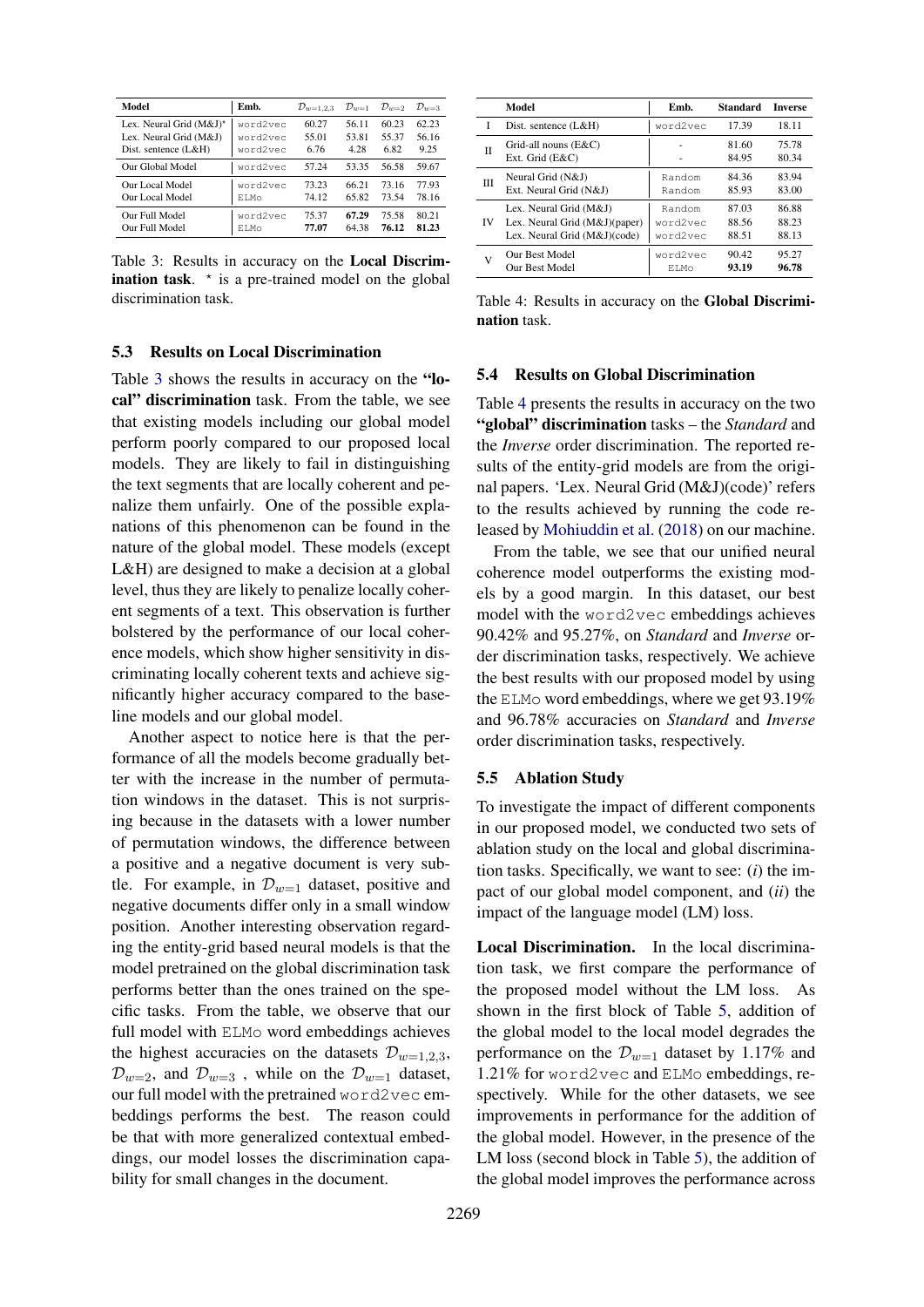<span id="page-8-4"></span>

| Model                  | Emb.     | $\mathcal{D}_{w=1,2,3}$ | $\mathcal{D}_{w=1}$ | $\mathcal{D}_{w=2}$ | $\mathcal{D}_{w=3}$ |
|------------------------|----------|-------------------------|---------------------|---------------------|---------------------|
| <b>Without LM Loss</b> |          |                         |                     |                     |                     |
| Local Model            | word2vec | 73.23                   | 66.21               | 73.16               | 77.93               |
| Local Model            | ET.Mo    | 74.12                   | 65.82               | 73.54               | 78.16               |
| Local + Global Model   | word2vec | 74.69                   | 65.04               | 75.27               | 79.69               |
| Local + Global Model   | ET.Mo    | 76.01                   | 64.61               | 75.22               | 79.37               |
| With LM Loss           |          |                         |                     |                     |                     |
| Local Model            | word2vec | 75.03                   | 66.95               | 75.04               | 80.07               |
| Local Model            | ET.Mo    | 75.20                   | 64.22               | 75.93               | 80.57               |
| Local + Global Model   | word2vec | 75.37                   | 67.29               | 75.58               | 80.21               |
| Local + Global Model   | ET.Mo    | 77.07                   | 64.38               | 76.12               | 81.23               |

Table 5: Ablation study of different model components on the Local Discrimination task.

all the datasets on the local discrimination task.

On the other hand, the addition of the LM loss to our model (with/without global model) increases the accuracy in most of the datasets and embeddings. Exception is the ELMo embeddings on  $\mathcal{D}_{w=1}$  dataset, where the overall performance drops by 1.60% and 0.23% for the local model with and without the global model, respectively.

Another interesting observation on  $\mathcal{D}_{w=1}$ dataset is that in all the cases word2vec embeddings outperforms ELMo. This unusual behavior of  $\mathcal{D}_{w=1}$  dataset to the rests is not surprising because it is the hardest dataset where the difference between the positive and the negative document is subtle. In this case, generally flexible and simple models outperform complex ones.

For the performance degradation of the global model in  $\mathcal{D}_{w=1}$  case, we assume that in some texts, the global model fails to capture the significant feature from the locally negative region. Subsequently, the global feature is added into the score calculation at every local window, so the overall influence of the global model becomes bigger than that of the local model in the decision making.

Global Discrimination. We also studied the impact of our global model and the LM loss in the global discrimination task. As shown in Table [6,](#page-8-5) the addition of the global model and LM loss to the local model improves performance on the standard discrimination task by 1.34%.

However, the addition of global model impacts negatively on the inverse order task and degrades accuracies by 2.42% and 1.28% in the presence and absence of LM loss respectively. We suspect that the global model is adding noise because of the pooling operation, which throws away the spatial relation between sentences and provides the global information that is invariant to the sentenceorder. But in this task, order information is crucial.

<span id="page-8-5"></span>

| Model                        | Emb.     | <b>Standard</b> | <b>Inverse</b> |  |
|------------------------------|----------|-----------------|----------------|--|
| Our Local Model              | word2vec | 88.93           | 94.72          |  |
| $+$ LM Loss                  | word2vec | 89.92           | 96.24          |  |
| + Global Model               | word2vec | 89.53           | 93.44          |  |
| $+$ Global Model $+$ LM Loss | word2vec | 90.27           | 93.82          |  |
| (Our Full Model)             |          |                 |                |  |

Table 6: Ablation study of different model components on the Global Discrimination task.

In the inverse order task, we get the best performance by adding the LM loss to our local model.

# 6 Conclusion

In this paper, we proposed a unified coherence model. The proposed model incorporates a local coherence model and a global coherence model to capture the sentence grammar (intentional structure), discourse relations, attention and topic structures in a single framework. The unified coherence model shows state of the art results on the standard coherence assessment tasks: the inverse-order and the global discrimination tasks. Also, our evaluation of the local discrimination task demonstrates the effectiveness of the unified coherence model in assessing global and local coherence of texts.

# Acknowledgments

We would like to thank the anonymous reviewers for their comments. Shafiq Joty would like to thank the funding support from his Start-up Grant (M4082038.020). Also, this work is partly supported by SIMTech-NTU Joint Laboratory on Complex Systems.

#### References

- <span id="page-8-2"></span>Regina Barzilay and Mirella Lapata. 2005. Modeling local coherence: An entity-based approach. In *Proceedings of the 43rd Annual Meeting on Association for Computational Linguistics*, ACL '05, pages 141– 148, Ann Arbor, Michigan. Association for Computational Linguistics.
- <span id="page-8-0"></span>Regina Barzilay and Mirella Lapata. 2008. [Modeling](http://www.aclweb.org/anthology/J08-1001) [local coherence: An entity-based approach.](http://www.aclweb.org/anthology/J08-1001) *Computational Linguistics*, 34(1):1–34.
- <span id="page-8-1"></span>Regina Barzilay and Lillian Lee. 2004. [Catching the](https://www.aclweb.org/anthology/N04-1015) [drift: Probabilistic content models, with applica](https://www.aclweb.org/anthology/N04-1015)[tions to generation and summarization.](https://www.aclweb.org/anthology/N04-1015) In *HLT-NAACL 2004: Main Proceedings*, pages 113–120, Boston, Massachusetts, USA. Association for Computational Linguistics.
- <span id="page-8-3"></span>Jane Bromley, Isabelle Guyon, Yann LeCun, Eduard Säckinger, and Roopak Shah. 1993. [Signature ver-](http://dl.acm.org/citation.cfm?id=2987189.2987282)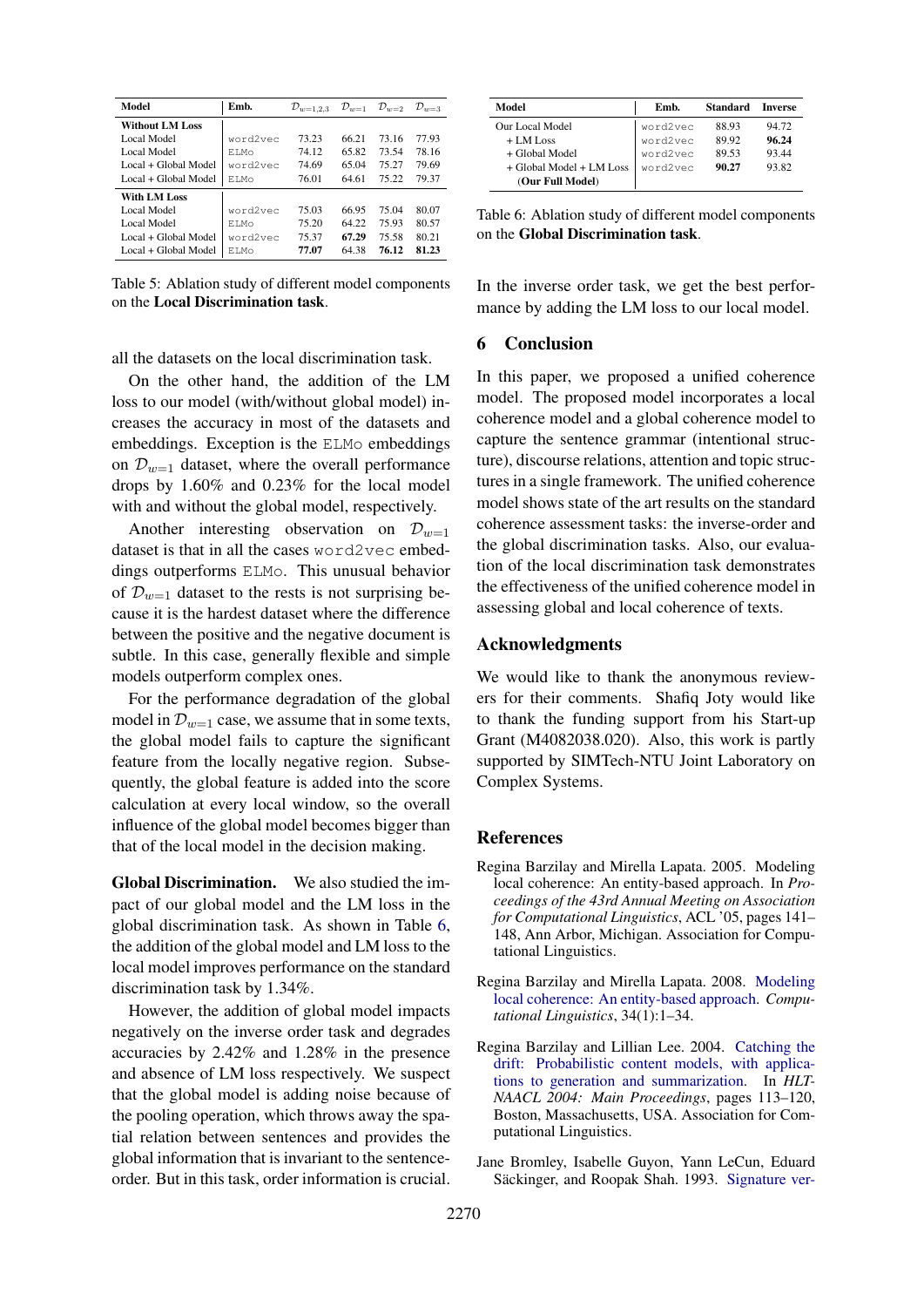[ification using a "siamese" time delay neural net](http://dl.acm.org/citation.cfm?id=2987189.2987282)[work.](http://dl.acm.org/citation.cfm?id=2987189.2987282) In *Proceedings of the 6th International Conference on Neural Information Processing Systems*, NIPS'93, pages 737–744, San Francisco, CA, USA. Morgan Kaufmann Publishers Inc.

- <span id="page-9-15"></span>François Chollet. 2016. [Xception: Deep learning](http://arxiv.org/abs/1610.02357) [with depthwise separable convolutions.](http://arxiv.org/abs/1610.02357) *CoRR*, abs/1610.02357.
- <span id="page-9-16"></span>Ronan Collobert, Jason Weston, Léon Bottou, Michael Karlen, Koray Kavukcuoglu, and Pavel Kuksa. 2011. Natural language processing (almost) from scratch. *The Journal of Machine Learning Research*, 12:2493–2537.
- <span id="page-9-10"></span>Micha Elsner, Joseph Austerweil, and Eugene Charniak. 2007. [A unified local and global model for](https://www.aclweb.org/anthology/N07-1055) [discourse coherence.](https://www.aclweb.org/anthology/N07-1055) In *Human Language Technologies 2007: The Conference of the North American Chapter of the Association for Computational Linguistics; Proceedings of the Main Conference*, pages 436–443, Rochester, New York. Association for Computational Linguistics.
- <span id="page-9-7"></span>Micha Elsner and Eugene Charniak. 2011a. [Disentan](http://dl.acm.org/citation.cfm?id=2002472.2002622)[gling chat with local coherence models.](http://dl.acm.org/citation.cfm?id=2002472.2002622) In *Proceedings of the 49th Annual Meeting of the Association for Computational Linguistics: Human Language Technologies - Volume 1*, HLT '11, pages 1179– 1189, Stroudsburg, PA, USA. Association for Computational Linguistics.
- <span id="page-9-0"></span>Micha Elsner and Eugene Charniak. 2011b. Extending the entity grid with entity-specific features. In *Proceedings of the 49th Annual Meeting of the Association for Computational Linguistics: Human Language Technologies: Short Papers - Volume 2*, HLT '11, pages 125–129, Portland, Oregon. Association for Computational Linguistics.
- <span id="page-9-11"></span>Vanessa Wei Feng and Graeme Hirst. 2012. Extending the entity-based coherence model with multiple ranks. In *Proceedings of the 13th Conference of the European Chapter of the Association for Computational Linguistics*, EACL '12, pages 315–324, Avignon, France. Association for Computational Linguistics.
- <span id="page-9-17"></span>Vanessa Wei Feng, Ziheng Lin, and Graeme Hirst. 2014. The impact of deep hierarchical discourse structures in the evaluation of text coherence. In *COLING*.
- <span id="page-9-9"></span>Barbara J. Grosz and Candace L. Sidner. 1986. [Atten](https://www.aclweb.org/anthology/J86-3001)[tion, intentions, and the structure of discourse.](https://www.aclweb.org/anthology/J86-3001) *Computational Linguistics*, 12(3):175–204.
- <span id="page-9-1"></span>Barbara J. Grosz, Scott Weinstein, and Aravind K. Joshi. 1995. Centering: A framework for modeling the local coherence of discourse. *Comput. Linguist.*, 21(2):203–225.
- <span id="page-9-13"></span>Amit Gruber, Yair Weiss, and Michal Rosen-Zvi. 2007. Hidden topic markov models. In *Proceedings of the*

*Eleventh International Conference on Artificial Intelligence and Statistics*, volume 2 of *Proceedings of Machine Learning Research*, pages 163–170, San Juan, Puerto Rico. PMLR.

- <span id="page-9-12"></span>Camille Guinaudeau and Michael Strube. 2013. Graph-based local coherence modeling. In *Proceedings of the 51st Annual Meeting of the Association for Computational Linguistics, ACL 2013, 4-9 August 2013, Sofia, Bulgaria, Volume 1: Long Papers*, pages 93–103.
- <span id="page-9-14"></span>Sepp Hochreiter and Jürgen Schmidhuber. 1997. Long short-term memory. *Neural computation*, 9(8):1735–1780.
- <span id="page-9-18"></span>Diederik P. Kingma and Jimmy Ba. 2015. [Adam: A](http://arxiv.org/abs/1412.6980) [method for stochastic optimization.](http://arxiv.org/abs/1412.6980) In *3rd International Conference on Learning Representations, ICLR 2015, San Diego, CA, USA, May 7-9, 2015, Conference Track Proceedings*.
- <span id="page-9-5"></span>Jiwei Li and Eduard Hovy. 2014. [A model of co](http://www.aclweb.org/anthology/D14-1218)[herence based on distributed sentence representa](http://www.aclweb.org/anthology/D14-1218)[tion.](http://www.aclweb.org/anthology/D14-1218) In *Proceedings of the 2014 Conference on Empirical Methods in Natural Language Processing (EMNLP)*, pages 2039–2048, Doha, Qatar. Association for Computational Linguistics.
- <span id="page-9-6"></span>Jiwei Li and Dan Jurafsky. 2017. Neural net models of open-domain discourse coherence. In *Proceedings of the 2017 Conference on Empirical Methods in Natural Language Processing*, pages 198–209, Copenhagen, Denmark. Association for Computational Linguistics.
- <span id="page-9-2"></span>Ziheng Lin, Hwee Tou Ng, and Min-Yen Kan. 2011. Automatically evaluating text coherence using discourse relations. In *Proceedings of the 49th Annual Meeting of the Association for Computational Linguistics: Human Language Technologies - Volume 1*, HLT '11, pages 997–1006, Portland, Oregon. Association for Computational Linguistics.
- <span id="page-9-4"></span>Annie Louis and Ani Nenkova. 2012. [A coherence](http://dl.acm.org/citation.cfm?id=2390948.2391078) [model based on syntactic patterns.](http://dl.acm.org/citation.cfm?id=2390948.2391078) In *Proceedings of the 2012 Joint Conference on Empirical Methods in Natural Language Processing and Computational Natural Language Learning*, EMNLP-CoNLL '12, pages 1157–1168, Stroudsburg, PA, USA. Association for Computational Linguistics.
- <span id="page-9-8"></span>Ryan Lowe, Nissan Pow, Iulian Serban, and Joelle Pineau. 2015. [The Ubuntu dialogue corpus: A large](https://doi.org/10.18653/v1/W15-4640) [dataset for research in unstructured multi-turn dia](https://doi.org/10.18653/v1/W15-4640)[logue systems.](https://doi.org/10.18653/v1/W15-4640) In *Proceedings of the 16th Annual Meeting of the Special Interest Group on Discourse and Dialogue*, pages 285–294, Prague, Czech Republic. Association for Computational Linguistics.
- <span id="page-9-3"></span>W. Mann and S. Thompson. 1988. Rhetorical Structure Theory: Toward a Functional Theory of Text Organization. *Text*, 8(3):243–281.